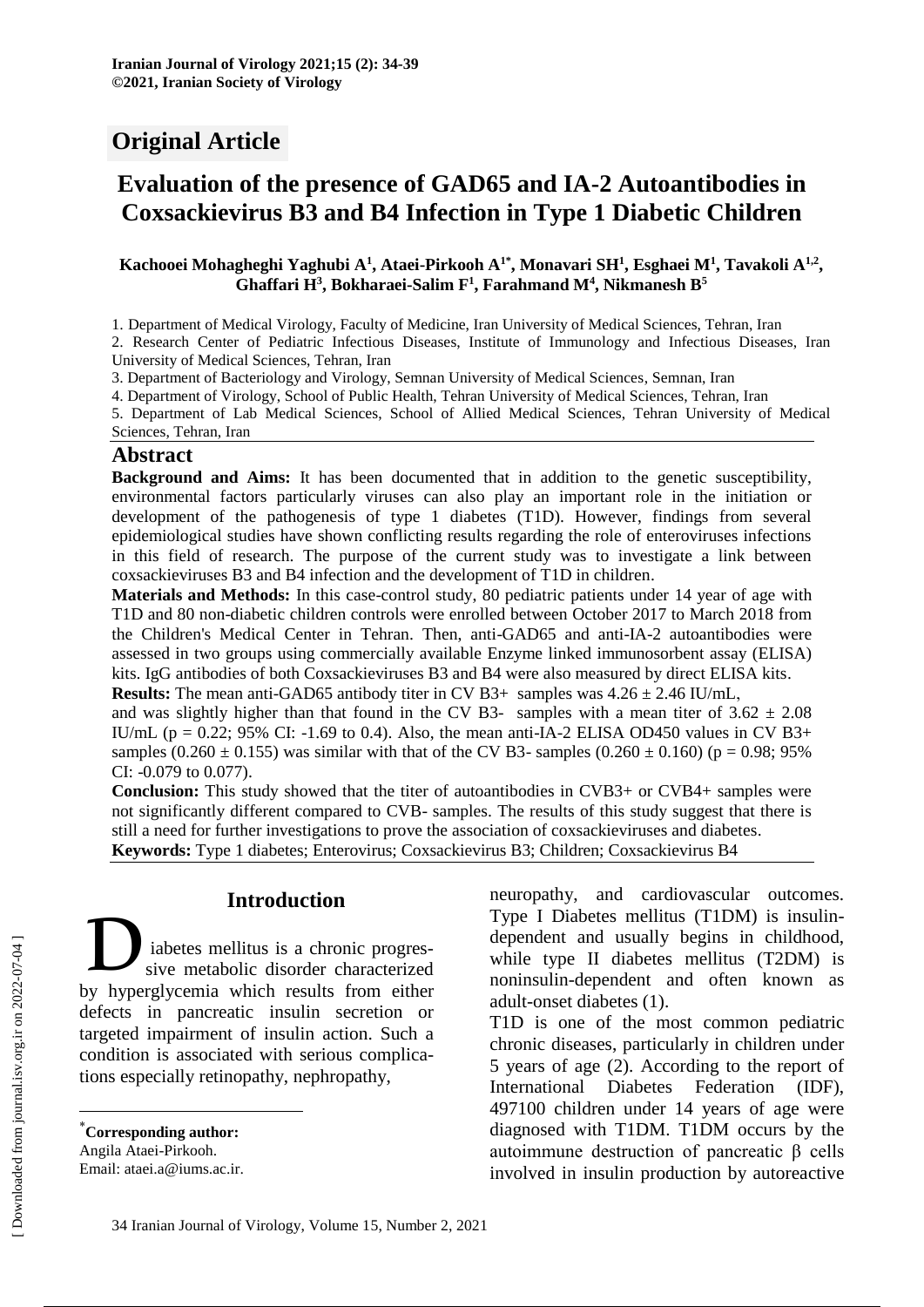T lymphocytes. Genetic susceptibility plays a critical role in the development of T1DM. However, it has been suggested that environmental and other non-genetic factors may also contribute to the development of the disease (3, 4).

Type B Coxsackieviruses (CVB) are common human viral pathogens belonging to the Enterovirus genus within the Picornaviridae family. Infants, young children and immunocompromised patients are especially susceptible to acquiring CVB infection which can occasionally lead to infectious myocarditis, aseptic meningitis, and pancreatitis. In some clinical studies, it has been suggested that enterovirus infections, particularly CVB infection can be associated with the development of T1DM (5).

Several studies have proposed that humoral (antibody) and/or cellular (T cell) crossreactivity between host proteins and CVB might be an explanation for this relationship (4, 6). Also some experiments suggested a role for CVB4 and CVB3 in the induction of autoimmune responses against pancreatic islets including the autoantigens glutamic acid decarboxylase (GAD-65) and anti-tyrosine phosphatase-like protein (IA-2) (7, 8).

However, available data are highly controversial, and it is still not clear whether CVB play a role in the development of T1DM.

Considering the controversial data, it is desirable to perform further studies on the relationship between CVB infection and development of the islet autoantibodies.

## **Methods**

**Study subjects:** A case-control study was performed on 80 diabetic children (as the target group) and 80 non- diabetic children (as the control group) referring to Children's Medical Center, Tehran University of Medical Sciences, over the 6-month period from October 2017 to March 2018. For the case group, the criteria for inclusion of the case group were twofold, namely being under 14 years of age and recent diagnosis of T1DM.

The diagnosis of type 1 diabetes was according to American Diabetes Association (ADA) criteria (9). Fasting blood sugar (FBS)  $\geq 126$ mg/dL was used as the first criterion for screening pediatric patient with T1D.

Furthermore, the glycosylated hemoglobin (HbA1C) content in blood samples was another criterion applied to confirm diagnosis T1DM (9). Children with other chronic disorders or with other forms of diabetes, as well as children over 14 years old were excluded from this survey. Informed consents were taken from parents of eligible children before enrollment. The protocol of the study was submitted to the Institutional Ethics Committee and in accordance with the Declaration of Helsinki, the ethical principles were followed.

**Sample collection and laboratory tests:** Following 8-12h of fasting, 2mL of venous blood was collected from each participant.

Fasting blood sugar (FBS)  $\geq$  126 mg/dL was used as the diagnostic criterion for diabetes.

Furthermore, the glycosylated hemoglobin (HbA1C) was measured for all the participants. Sera were separated from blood samples by centrifugation and stored at -20C.

**Determination of autoantibodies:** Measurement of serum levels of anti-IA-2 and anti-GAD65 autoantibodies was carried out using commercially available Enzyme linked immunosorbent assay (ELISA) kits (Medizym Diagnostic, Berlin, Germany), according to manufacturer's recommendations.

The concen-trations of anti-IA-2 and anti-GAD65 auto-antibodies in each specimen were determined by measuring the absorbance at 450 nm using a microplate reader (Hiperion MPR 4+, Germany). Sera were considered to be positive for anti-GAD65 if antibody levels were ≥5.0 IU/ml. Also, sera were considered to be positive for anti-IA-2 autoantibodies if their OD values were  $> 0.304$ . The Medizym anti-IA2 shows a sensitivity of 71% and specificity of 98%, while the Medizym anti-GAD65 has a diagnostic sensitivity of 91% and a diagnostic specificity of 90% regarding patients with newly onset T1D. All samples (including positive and negative control) were tested in duplicate on two separate days.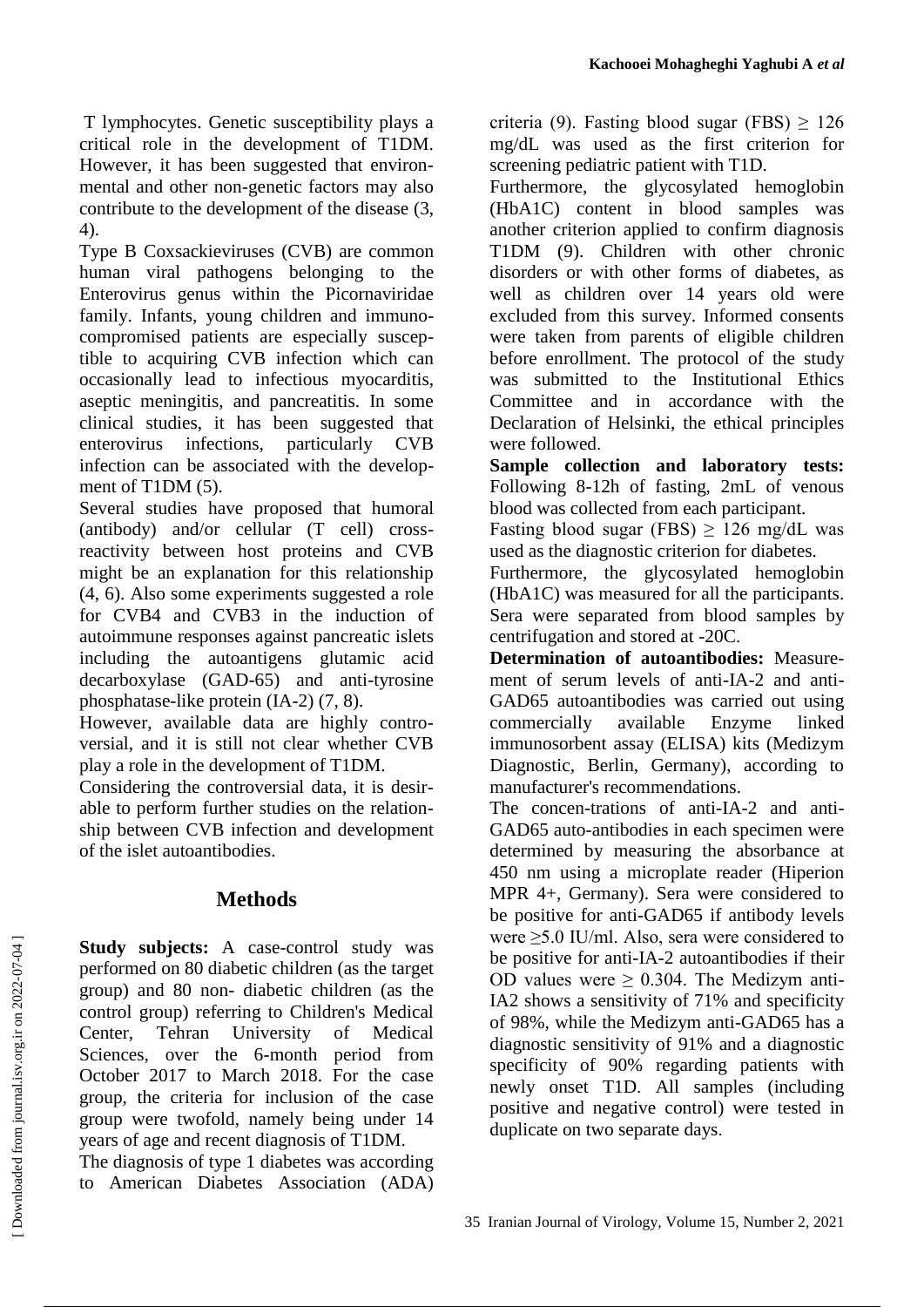**Table 1.** Demographic data and comparison of HbA1c, FBS, autoantibodies and anti-coxsackieviruses antibodies levels of diabetic patients and healthy controls.

| <b>Parameter</b>            | <b>Diabetic Group</b>     | <b>Non-diabetic Group</b> | P value             |  |
|-----------------------------|---------------------------|---------------------------|---------------------|--|
| Gender, no. $(\% )$         |                           |                           |                     |  |
| Male                        | 40 (48.7%)                | 38 (51.3%)                | 0.752               |  |
| Female                      | 40 (48.8%)                | 42 (51.2%)                |                     |  |
| Age (Year)                  |                           |                           |                     |  |
| $Mean \pm SD$               | $9.05 \pm 3.05$           | $5.68 \pm 2.32$           | **<br>< 0.0001      |  |
| $FBS$ (mg/dL)               |                           |                           |                     |  |
| $Mean \pm SD$               | $255.2 \pm 129.4$         | $84.8 \pm 8.2$            | **<br>$\leq 0.0001$ |  |
| HbA1C $(%$                  |                           |                           |                     |  |
| $Mean \pm SD$               | $10.05 \pm 1.98$          | $7.32 \pm 0.40$           | $**$<br>< 0.0001    |  |
| Anti-GAD65                  |                           |                           |                     |  |
| Positive number (%)         | 30 (37.5%)                | $5(6.3\%)$                | **<br>$\leq 0.0001$ |  |
| Mean $\pm$ SD (IU/mL)       | $\frac{1}{4.57} \pm 2.26$ | $2.81 \pm 1.58$           | **<br>< 0.0001      |  |
| Anti-IA-2                   |                           |                           |                     |  |
| Positive number (%)         | 31 (38.8%)                | 10(12.5%)                 | **<br>$\leq 0.0001$ |  |
| Mean $\pm$ SD (OD450)       | $0.285 \pm 0.161$         | $0.220 \pm 0.084$         | $**$<br>0.002       |  |
| <b>Anti-CVB</b>             |                           |                           |                     |  |
| Anti-CVB3                   |                           |                           |                     |  |
| Positive number (%)         | $8(10.0\%)$               | $10(12.5\%)$              | 0.80                |  |
| Mean $\pm$ SD (OD450)       | $0.271 \pm 0.05$          | $0.277 \pm 0.04$          | 0.47                |  |
| Anti-CVB4                   |                           |                           |                     |  |
| Positive number (%)         | 21 (26.3%)                | 28 (35.0%)                | 0.30                |  |
| Mean $\pm$ SD (OD450)       | $0.322 \pm 0.23$          | $0.313 \pm 0.20$          | 0.78                |  |
| Anti-CV B3 & B4 Coexistence |                           |                           |                     |  |
| Positive number $(\% )$     | $5(6.3\%)$                | $4(5.0\%)$                | 0.73                |  |

\*\* Highly statistically significant

**Anti-Coxsackieviruses IgG Analysis:** The levels of anti coxsakieviruses IgG in the sera of all participants were assessed using commercially available ELISA kit (mybiosource, USA) (7).

The synthetic peptides and secondary antibodies (anti-human IgG antiserum) also were used as described (7).

Optical density higher than the mean plus three standard deviation of each serum dilution of the control group were considered positive.

Also, anti-CVB3 IgG detection was carried out according to the manufacturer's instruction (MyBio-Source, USA).

**Statistical Analysis:** Analysis of all obtained data was done by using SPSS version 18 software (Chicago, IL, USA). Figures were performed using the GraphPad Prism software package, version 7.0 (GraphPad Software, Inc., San Diego, CA, USA). The Student's t test was used to compare the continuous variables between the two groups, and the chi-square test was used to compare the categorical variables. Data were considered statistically significant when p value of less than 0.05. Logistic regression was used to estimate odds ratios (OR) and 95% confidence intervals (CI).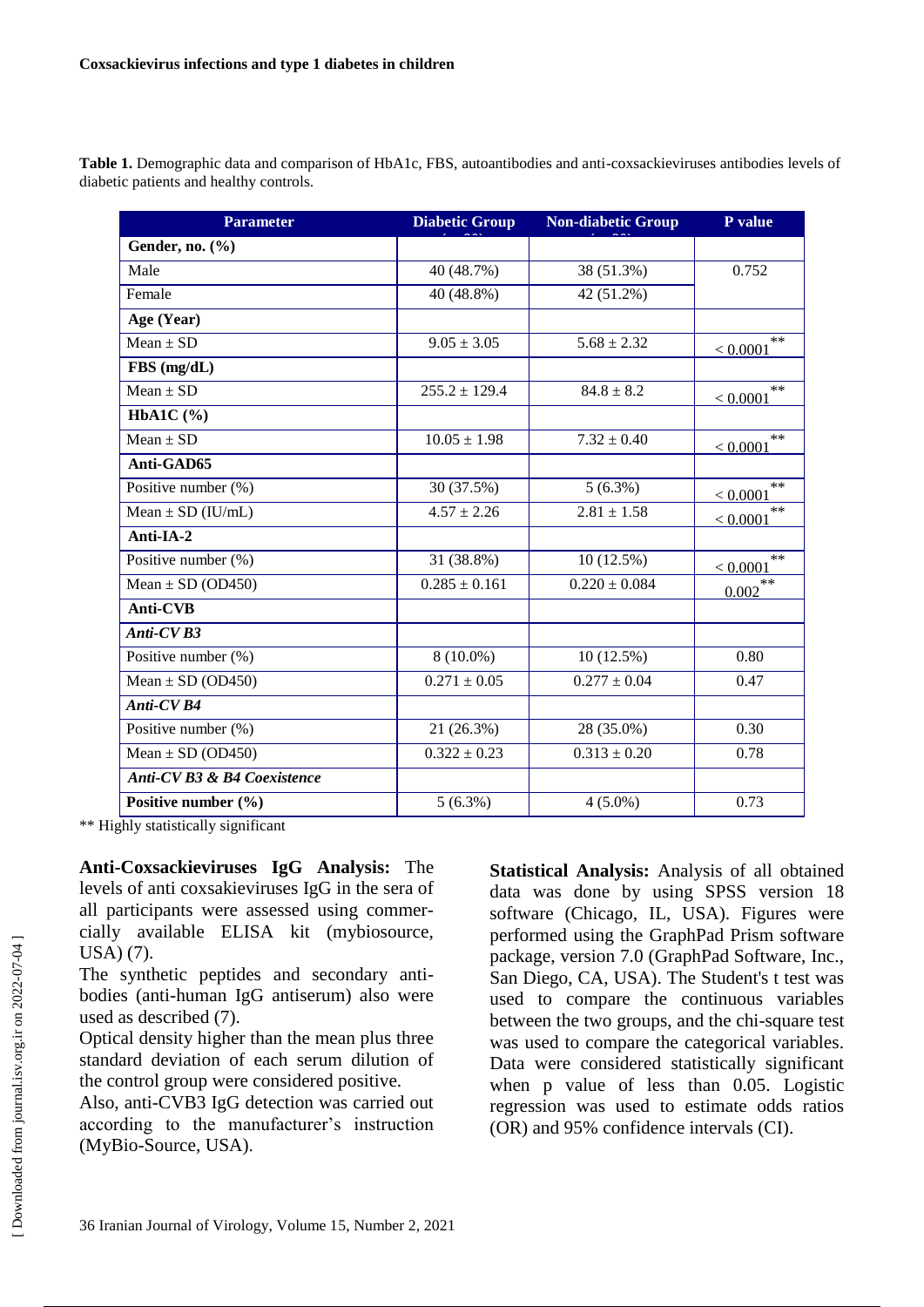|                       | <b>Anti-CV B3</b>         |                   |         | <b>Anti-CV B4</b>         |                   |         |
|-----------------------|---------------------------|-------------------|---------|---------------------------|-------------------|---------|
|                       | Anti-CV $B3$ <sup>+</sup> | Anti-CV B3        | p value | Anti-CV $B4$ <sup>+</sup> | Anti-CV B4        | p value |
| Anti-GAD65            |                           |                   |         |                           |                   |         |
| Mean $\pm$ SD (IU/mL) | $4.26 \pm 2.46$           | $3.62 \pm 2.08$   | 0.22    | $3.90 \pm 2.37$           | $3.59 \pm 2.02$   | 0.39    |
| Anti- $IA-2$          |                           |                   |         |                           |                   |         |
| Mean $\pm$ SD (OD450) | $0.260 \pm 0.155$         | $0.260 \pm 0.160$ | 0.98    | $0.268 \pm 0.149$         | $0.256 \pm 0.163$ | 0.65    |

**Table 2.** Association of CVB3 and CVB4 antibodies with GAD65 and IA-2 autoantibodies.

## **Results**

**Demographic characteristics of participants:** Out of 160 participants included in the study, 82 (51.3%) were females and 78 (48.8%) were males with mean age of 7.36  $\pm$ 3.19 years (range, 1–14 years). The mean age in diabetic and healthy groups was  $9.05 \pm 3.05$ and  $5.68 \pm 2.32$ , respectively, and the results of the independent sample t-test showed that this difference was statistically significant (p< 0.0001). According to Chi-square test results, diabetic and healthy groups were not statistically significant different in terms of sex distribution  $(p=0.75)$  (Table 1).

The age distribution of participant in the two groups is shown in Table 2.

**Serum Levels of FBS and HbA1c:** The mean FBS level in children with T1D  $(255.2 \pm 14.47)$ mg/dl) were significantly higher than in healthy children group  $(84.83 \pm 0.92 \text{ mg/dl})$  $(p< 0.0001)$ .

In the present study, it was observed that the mean HbA1c value of diabetic children was statistically significant higher than that of healthy children, the mean value of diabetic children being  $10.06 \pm 0.22\%$  and that of nondiabetic children being 7.32 ± 0.04% (p<0.0001) (Table 1).

**Analysis of anti-CV IgG:** Among 160 participants, 18 (11.3%) were positive for anti-CV B3 IgG and 49 (30.6%) were positive for anti-CV B4 IgG. Positivity percentages of anti-CV B3 IgG detection in diabetic and nondiabetic children were 10.0% and 12.5%, respectively ( $p = 0.61$ ; Odds Ratio [OR]=0.77; 95% confidence interval [CI]: 0.29-2.08).

Anti-CV B4 IgG was detected in 26.3 % and 35.0 % in diabetic patients and healthy control, respectively ( $p = 0.23$ ; OR=0.66; 95% CI: 0.33-1.30) (Table 1).

**Analysis of autoantibodies:** Among 160 participants, 41 (25.6%) were positive for anti-IA-2 IgG and 35 (21.8 %) were positive for anti-GAD65 IgG. A statistically significantly higher positivity rate of anti-IA-2 IgG was seen in diabetic group (38.8%) compared with nondiabetic group (12.5%) (p< 0.0001; OR=4.42; 95% CI: 1.98-9.86). Furthermore, the mean anti-GAD65 IgG level in diabetic children  $(4.57 \pm 2.26 \text{ IU/mL})$  was significantly higher than in the control group  $(2.81 \pm 1.58 \text{ IU/mL})$ (p< 0.0001) (Table 1).

**Assessment of association between levels of autoantibodies and anti-CV IgG:** As shown in Table 2, the mean anti-GAD65 antibody titer in CV B3+ samples was  $4.26 \pm 2.46$ IU/mL, and was slightly higher than that found at the CV B3- samples with a mean titer of  $3.62 \pm 2.08$  IU/mL (p = 0.22; 95% CI: -1.69 to 0.4). Also, the mean anti-IA-2 ELISA OD450 values in CV B3+ samples  $(0.260 \pm 0.155)$  was similar with that of the CV B3- samples (0.260  $\pm$  0.160) (p = 0.98; 95% CI: -0.079 to 0.077). The mean titer of anti-GAD65 antibody in CV B4+ samples  $(3.90 \pm 2.37 \text{ IU/ml})$  was not shown significantly difference compared to CV B4- samples  $(3.59 \pm 2.02 \text{ IU/ml})$  (p = 0.39; 95% CI: -1.03 to 0.412) (Table 2). However, linear regression analysis showed that anti-CV B4+ antibodies levels were positively correlated with the levels of anti-GAD65 antibodies  $(p=0.01; r=0.18; 95\% \text{ CI: } 0.03 \text{ to } 0.33) \text{ (Fig. }$ 1a).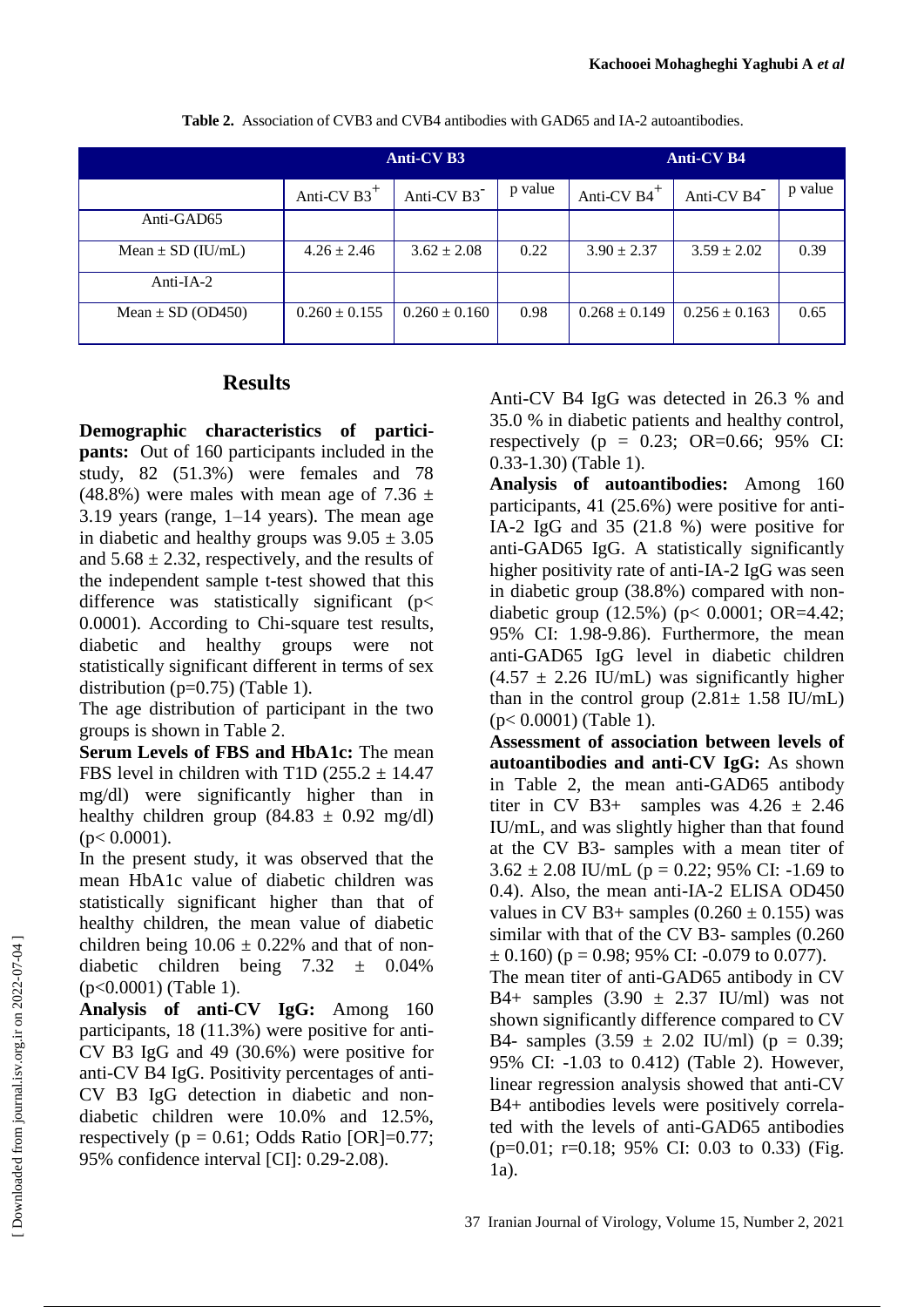

**Fig. 1.** Correlation between the levels of anti-CVB4 IgG antibodies and a) anti-GAD65 antibodies; b) anti-IA-2 antibodies

The mean anti-IA-2 ELISA OD450 values in CV B4+ samples  $(0.268 \pm 0.149)$  was slightly higher than that of the CV B4- samples (0.256  $\pm$  0.163). However, this difference was not statistically significant ( $p = 0.65$ ; 95% CI: -0.066 to 0.041) (Table 3). Nevertheless, similar to anti-GAD65, linear regression analysis revealed that anti-CV B4+ antibodies levels were positively correlated with the levels of anti- IA-2 (p= 0.02;  $r = 0.17$ ; 95% CI: 0.01 to 0.32) (Fig. 1b).

#### **Discussion**

Type 1 diabetes is a genetic autoimmune disorder and several studies suggested the involvement of an environmental factors (10).

A significant numbers of viruses are associated with T1D (11). Also, coxsackie B viruses have been detected in the pancreatic islets T1D patients (2, 12). Furthermore, several studies indicated the role of CVB4 and CVB3 as the causative agents of T1D (13, 14).

In this study, assessment of association between levels of pancreatic autoantibodies and anti- CVB IgG was carried out.

In our study, we found that the mean titer of autoantibodies in CVB3+ or CVB4+ samples were not shown significantly difference compared to CVB- samples. The results of this study are similar to those of Yoon et, al.

They showed that the incidence of diabetes in the CVB4 infected group after the epidemic was not different from the control group. They concluded that viral infections alone cannot cause diabetes and a genetic background is needed.

Maha and colleagues studied the two groups of diabetic patients. In the first group, the disease was recently diagnosed and the second group had diabetes for more than one year. They showed that although the increase in IgM antibody against CVB4 in the first group was greater than that of the second group, there was no difference between the two groups for IgG antibodies. In our study, ELISA was used to measure IgG against CVB3 and CVB4, and the results was similar to that of Maha et, al. In conclusion, the results of this study suggest that there is still a need for further investigations to prove the association of coxsackieviruses and diabetes.

## **Conclusion**

This study has shown that the titer of autoantibodies in CVB3+ or CVB4+ samples were not significantly different compared to CVBsamples.

The results of this study suggest that there is still a need for further investigations to prove the association of coxsackieviruses and diabetes.